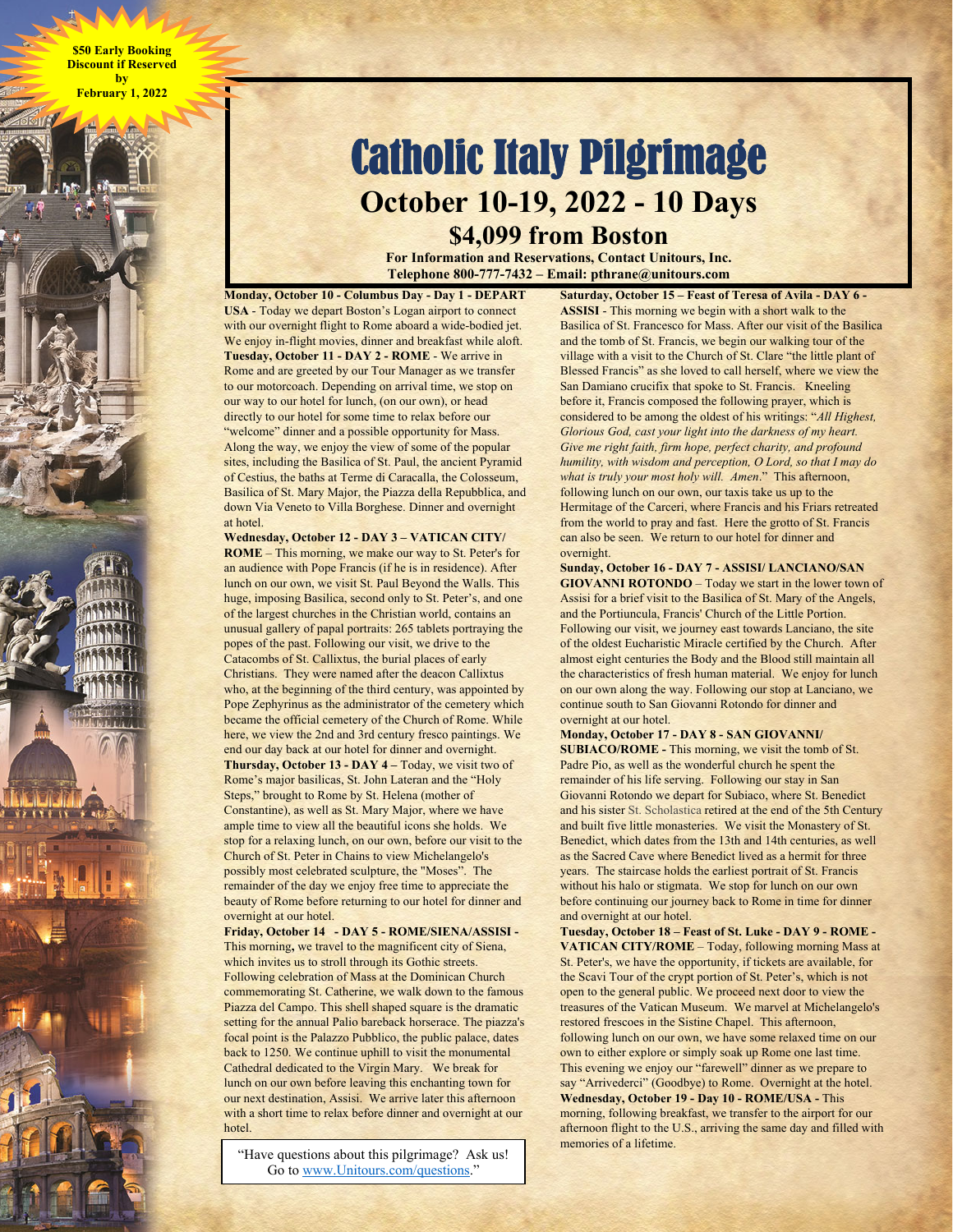**\$50 Early Booking Discount if Reserved by Feb. 1, 2022** 

| PLEASE ENCLOSE A COPY OF YOUR PASSPORT (Passport MUST be valid until April 19, 2023. or later.) |  |                                                                                                                                                                   |  | Enclosed please find deposit of \$500 per person (Payable to Unitours, Inc.) |            |
|-------------------------------------------------------------------------------------------------|--|-------------------------------------------------------------------------------------------------------------------------------------------------------------------|--|------------------------------------------------------------------------------|------------|
| $Name(s)$ as appears on passport)<br>Address:<br>City, State & Zip                              |  | My Roommate:                                                                                                                                                      |  |                                                                              |            |
|                                                                                                 |  | Please assign a roommate (if available)<br>I prefer a single room - \$796 supplement and<br>limited in number.<br>I/we wish to purchase optional travel insurance |  |                                                                              |            |
|                                                                                                 |  |                                                                                                                                                                   |  |                                                                              | Telephone: |
| Email address:                                                                                  |  | terms for price and details.)<br>Apply \$50 if booked by February 1, 2022                                                                                         |  |                                                                              |            |
| $Name(s)$ to use on nametags                                                                    |  |                                                                                                                                                                   |  |                                                                              |            |
| Charge my deposit to Visa MasterCard Amex                                                       |  |                                                                                                                                                                   |  | Discover                                                                     |            |
| Card $#$                                                                                        |  | Exp. Date                                                                                                                                                         |  |                                                                              |            |

**TOTAL TOUR PRICE:** The tour price is based on airfare, cruise, land rates and rates of exchange in effect December 1, 2021. All rates are subject to change without prior notice. Should the rates go up or down, an adjustment would be made prior to departure. Refunds CANNOT be granted for any accommodations, services or events that are not used nor if you deviate from the tour. If fewer than 40 pilgrims participate a price adjustment may be necessary.

**PASSPORT AND VISA REQUIREMENTS:** A valid passport is required. At the time of printing, U.S. citizens holding valid passports DO NOT REQUIRE visas but may require COVID vaccination for the country or countries being visited. Passport MUST be valid until April 19, 2023, or later. Citizens of countries other than U.S. please contact the consulate of the country or countries being visited to determine visa requirements.

**AIR TRANSPORTATION:** International flight reservations are being held on American Airlines. No stopovers are permitted. Any changes after ticket is issued, carries a mandatory charge of \$200. Once the tickets are issued, they are NON-TRANSFERABLE AND NON-REFUNDABLE. Any requests to change a ticket once issued will incur a reissue fee of \$200 plus any fare differential will apply. Cancellation of air seat within 90 days of departure will incur a \$200 penalty.

**DOMESTIC AIRFARE:** For those who make domestic air arrangements to the originating city of this tour, your tour host and Unitours strongly recommend the purchase of tickets that can be changed without heavy fees and penalties as international flight schedules are always subject to change.

**HOTEL ACCOMMODATIONS:** Specially selected hotels based on twin occupancy with private bath. Single Room supplement of \$796 will be charged where requested and available. If you do not have a roommate and Unitours is unable to arrange one, you will be billed for the single room supplement. All singles are subject to availability.

**MEALS:** Breakfast and Table D' Hote dinners are provided daily except where noted in the itinerary. An extra charge will be made when coffee, tea or other beverages are not included in the menu of the day with the dinner meal.

**TIPS AND TAXES:** Tips and taxes normally appearing on hotel and restaurant bills as service are included, as are all government and local taxes on hotels and meals, porterage of one suitcase per person. International departure taxes of \$125 plus current fuel surcharges of \$340 are included (subject to change). TIPS TO TOUR MANAGER/GUIDES, DRIVERS OR DINING ROOMS STAFF OF \$95 ARE NOT INCLUDED. One average sized suitcase not exceeding 50 lbs total weight and 62 linear inches (height plus width plus depth) is permitted throughout the trip.

**NOT INCLUDED:** Expenses and items not specifically mentioned in this brochure are NOT covered, including but not limited to: passport and visa fees, meals not listed and items of a personal nature such as laundry, wines, liquors, mineral waters, after dinner coffee or tea, sightseeing or services other than those specifically mentioned, tips and taxes mentioned above, excess baggage and insurance, etc.

**DEPOSITS AND CANCELLATIONS:** A deposit of \$500 is required to secure reservations. Any balance is to be paid in full no later than 60 days before departure of tour. Final payments received **by** Unitours after 45 days before departure must include a \$25 late payment fee. (This does not apply for new reservations made within 45 days of departure.) Reservations made within 60 days of departure must include

full payment. Amex, Discover, Visa and MasterCard are accepted with signed reservation form. Final payments will be applied to same credit card on final payment due date including insurance. Cancellations made from time of reservation to within 61 days prior to departure - - \$400 administration fee (charged to deposit) plus any air penalties noted above. In the event of a cancellation from 60 to 31 days prior to departure - - \$400 administration fee plus up to 50% of the land cost, plus any air penalties noted above. No refund for cancellations received within 30 days of departure. All cancellation and refund claims must be in writing to Unitours, Inc. **BANK FEE:** A fee of \$50 will be charged for any check that is returned to us for insufficient or unavailable funds.

**DEVIATIONS:** A service charge of \$50 pp will be applied for any deviations made in tour, (where possible), PLUS any additional air or land charges incurred.

**TRAVEL INSURANCE:** Optional Travel Insurance is strongly recommended for your trip. See www.Unitours.com/TravelInsurance for full details including optional Cancel for any reason coverage. (NOT AVAILABLE FOR NEW YORK RESIDENTS.) Cost of travel insurance for this trip starts at \$206. To cover preexisting conditions, insurance must be purchased with your

reservation. (See reservation form). If paying by check, add insurance cost to your deposit. Insurance can also be purchased at the time of your final payment. L**AND ARRANGEMENTS:** The tour operator reserves the right to change the itinerary due to unforeseen emergencies.

**RESPONSIBILITIES:** Unitours, Inc., the organizer, and their representatives act only as agents for the tour members in making arrangements for hotels, transportation, sightseeing, restaurants or any other services in connection with the itinerary. They will exercise reasonable care in making such arrangements, however, they do not assume any liability whatsoever, for any injury, damage, loss, accident or delay to person or property because of any acts of war or terrorism, any act of default of any hotel, carrier, restaurant, company or person rendering any of the services included in the tours. The tickets, coupons, tariffs, rules or contracts currently in use by any carrier, hotel, restaurant or other contractor rendering services shall constitute the sole contract between such contractor and the tour member. **Unitours Inc., or the organizer, accept no responsibility for any damage or delay due to sickness, pilferage, labor disputes, machinery breakdown, quarantine, government restraints, weather or any other cause beyond their personal control**. No carrier shall be responsible for any act, omission or events during the time passengers are not on board its own conveyance. The right is reserved to cancel or change itineraries or substitute services without notice and to decline to accept or retain any passenger at any time. In view of statutory or contractual limitations that may apply to personal injury or property damage losses the purchase of accident and baggage insurance is strongly recommended. Optional travel insurance offered by Unitours must be paid with your final payment.

**ERRORS:** In case of printing, typographical errors, computer errors, verbal or human billing errors, we reserve the right to invoice or re-invoice participants with corrected billing.